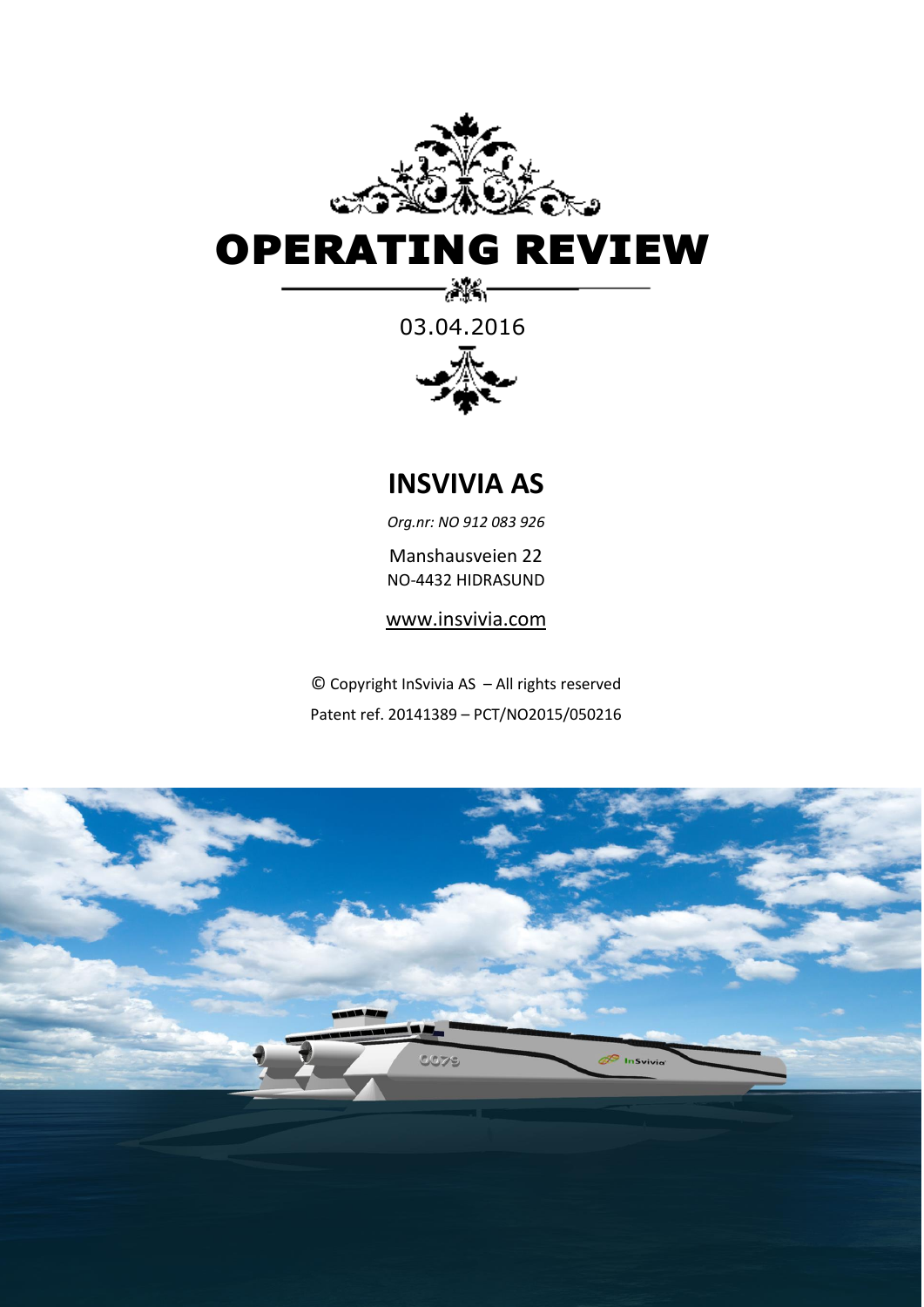

# **CONTENTS**

| $\mathbf{1}$   |     |  |
|----------------|-----|--|
| $\overline{2}$ |     |  |
| $\overline{3}$ |     |  |
| $\overline{4}$ |     |  |
|                | 4.1 |  |
|                | 4.2 |  |
|                | 4.3 |  |
|                | 4.4 |  |
|                | 4.5 |  |
| 5              |     |  |
| 6              |     |  |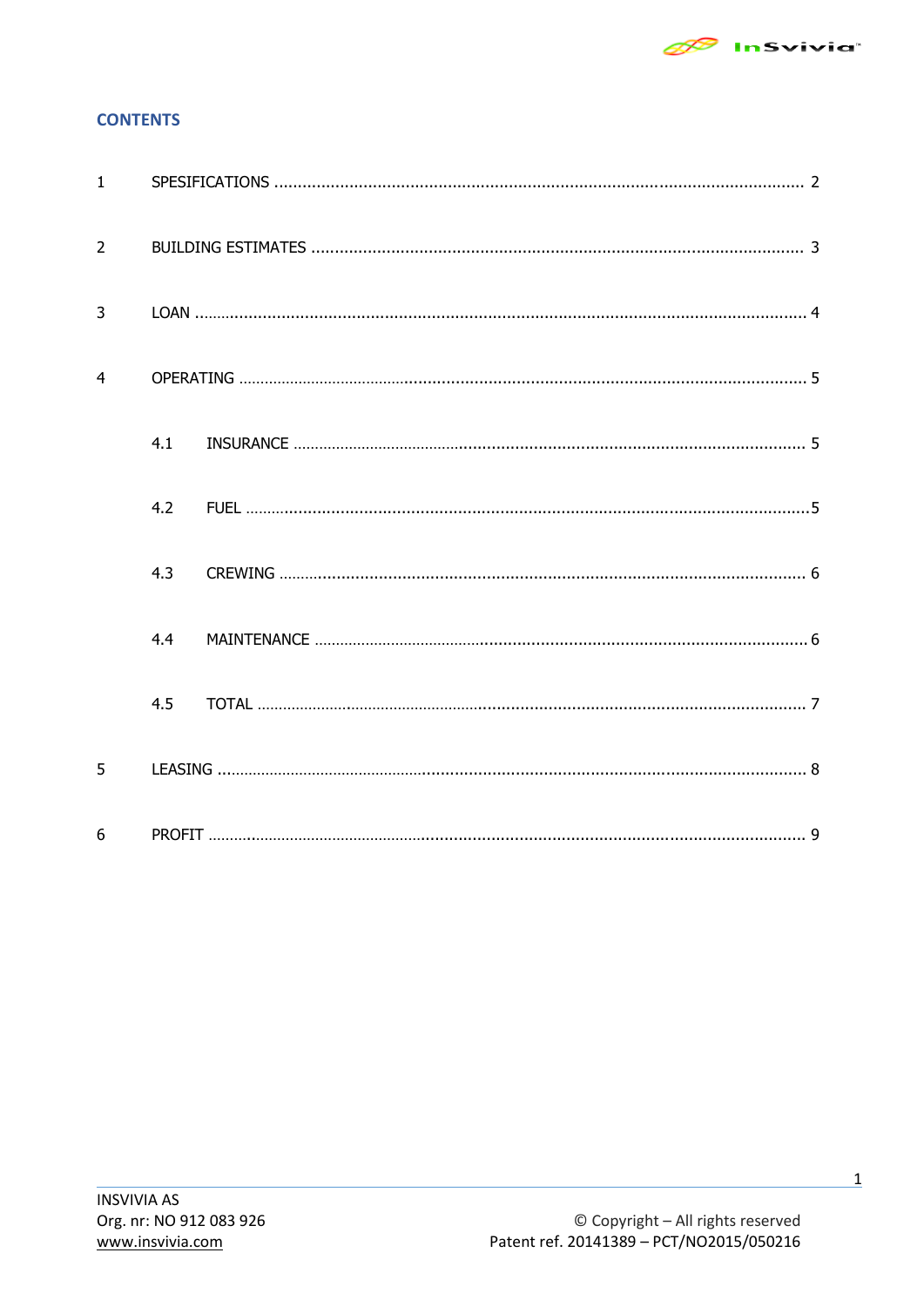

## <span id="page-2-0"></span>**1 SPESIFICATIONS**

|                                            | Classic         | InSvivia          |
|--------------------------------------------|-----------------|-------------------|
| Length                                     | 400 m           | 400 m             |
| Width                                      | 55 m            | 70 m              |
| Cruising depth                             | 17 <sub>m</sub> | 22 m              |
| Swath-down depth                           |                 | 12 m              |
| Height                                     | 85 m            | 57 m              |
| Turbine diameter                           |                 | 20 m              |
| Turbine pitch / RPS                        |                 | 82,5° / 0,095 RPS |
| Cruising speed                             | 16 knots        | 80 knots          |
| Top speed                                  | 22 knots        |                   |
| Stabilization of torque                    | $\pmb{0}$       | 24 589 t          |
| Displacement                               | 60 000 t        | 21761t            |
| Deadweight tonnage                         | 140 000 t       | 140 000 t         |
| Total weight                               | 200 000 t       | 161 761 t         |
| TEU capacity                               | 16 500 TEU      | 16 500 TEU        |
| Platform area                              | 16 000 m2       | 23 100 m2         |
| Propulsion requirement                     | 64 mW           | 84,6 mW           |
| Main propulsion                            | Propellers      | Water jets        |
| Others                                     |                 | Air compressors   |
| Total installed effect                     | 80 mW           | 100 mW            |
| Crewing requirement                        | 20 workers      | 22 workers        |
| Fleet size                                 | 4 vessels       | 1 vessel          |
| Bending moment (rated at 13 m wave height) | 3 750 000 t/m   | 22 500 t/m        |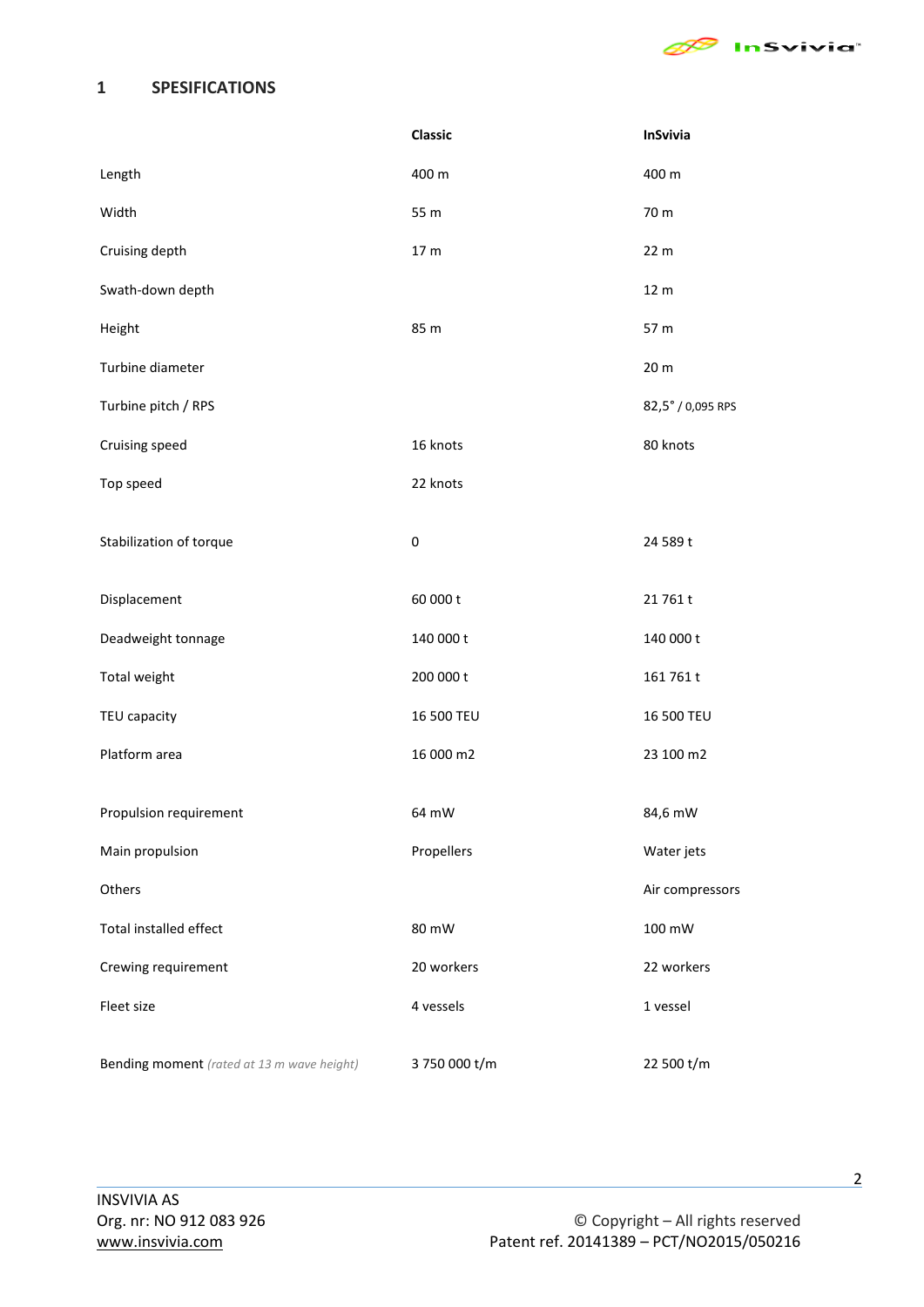

# <span id="page-3-0"></span>**2 BUILDING ESTIMATES**

|                                                                    |                | <b>Units Classic</b>        | <b>InSvivia</b>           |
|--------------------------------------------------------------------|----------------|-----------------------------|---------------------------|
| Engineering                                                        | $\mathbf{1}$   | \$5 000 000                 | \$5 000 000               |
| Hot rolled plates and beams \$700 per ton<br>Hull / platform steel | $\mathbf{1}$   | 55 000 tons<br>\$38 500 000 | 8 500 tons<br>\$5 950 000 |
| Hull / platform production                                         | 1              | \$60 000 000                | \$12 000 000              |
| Hot rolled plates and beams \$700 per ton<br>Turbine steel         | 2              |                             | 5 000 tons<br>\$7 000 000 |
| Turbine production                                                 | 2              |                             | \$14 000 000              |
| Steel \$1000 per ton<br>Platform supporters/brackets steel         | 6              |                             | 46 tons<br>\$554 000      |
| Platform supporter production                                      | 6              |                             | \$1 080 000               |
| Steel \$2000 per ton<br><b>Bearing steel</b>                       | 6              |                             | 62 tons<br>\$744 000      |
| Bearing production                                                 | 6              |                             | \$3 300 000               |
| Rolls-Royce KaMeWa S300<br>41 mW propulsion system                 | $\overline{2}$ | \$18 000 000                | \$18 000 000              |
| 41 mW engines                                                      | $\overline{2}$ | \$18 000 000                | \$18 000 000              |
| Rolls-Royce B35:40V<br>3 mW electric torque outpower               | 2              |                             | \$2 000 000               |
| 4 mW jet compressors                                               | $\overline{2}$ |                             | \$8 000 000               |
| Air tubes 970mm \$1000 per m<br>Air main tubes                     | $\mathbf{1}$   |                             | 80 m<br>\$80 000          |
| Air tubes 400-100mm averaged \$300 per m<br>Air distribution tubes | $\mathbf{1}$   |                             | 3640 m<br>\$1 092 000     |
| Air Y-adapters with 2 outlets                                      | 400            |                             | \$1 200 000               |
| Air nozzle with shutter                                            | 800            |                             | \$4 000 000               |
| Crewing hotel interior and accomodation                            | $\mathbf{1}$   | \$7 000 000                 | \$7 000 000               |
| Steering and controll system                                       | 1              | \$8 000 000                 | \$10 000 000              |
| Cargo security devices                                             | $\mathbf{1}$   | \$3 000 000                 | \$3 000 000               |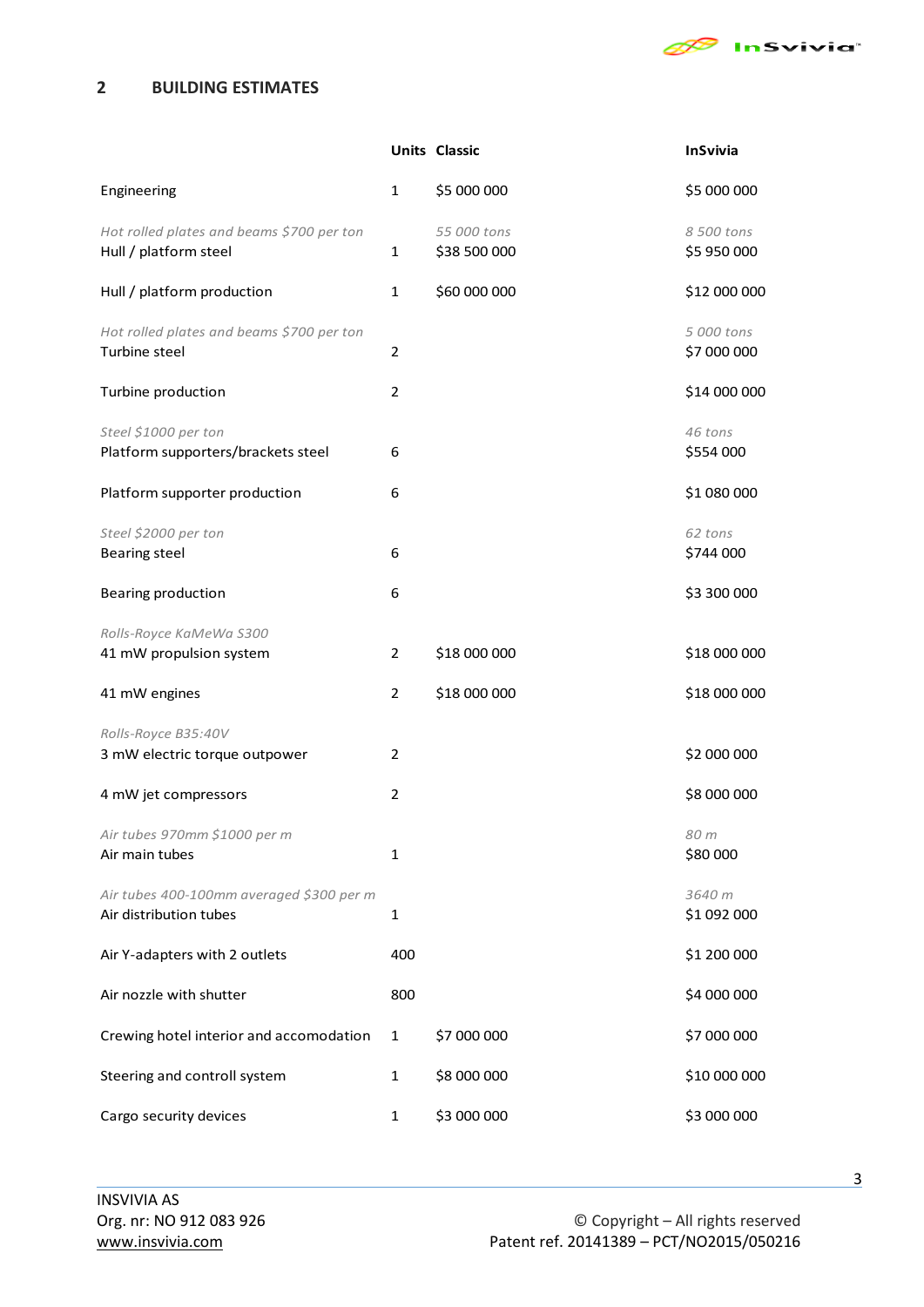

| <b>Total fleet price</b> |   | \$634 000 000 | \$124 000 000 |
|--------------------------|---|---------------|---------------|
| Number of vessels        |   | 4             | 1             |
| <b>Total</b>             | 1 | \$158 500 000 | \$124 000 000 |
| 500 t Swath-Down lifting | 1 |               | \$1 000 000   |
| Crewing security devices | 1 | \$1 000 000   | \$1 000 000   |

#### <span id="page-4-0"></span>**3 LOAN**

|                    | <b>Classic</b> | <b>InSvivia</b> |
|--------------------|----------------|-----------------|
| Rate               | 6 %            | 6 %             |
| Sum                | \$634 000 000  | \$124 000 000   |
| Time               | 10 years       | 10 years        |
|                    |                |                 |
| Repayment 1. year  | \$101 440 000  | \$19 840 000    |
| Repayment 2. year  | \$97 636 000   | \$19 096 000    |
| Repayment 3. year  | \$93 832 000   | \$18 352 000    |
| Repayment 4. year  | \$90 028 000   | \$17 608 000    |
| Repayment 5. year  | \$86 224 000   | \$16 864 000    |
| 5 years total      | \$469 160 000  | \$91 764 000    |
| Repayment 6. year  | \$82 420 000   | \$16 120 000    |
| Repayment 7. year  | \$78 616 000   | \$15 376 000    |
| Repayment 8. year  | \$74 812 000   | \$14 632 000    |
| Repayment 9. year  | \$71 008 000   | \$13 888 000    |
| Repayment 10. year | \$67 204 000   | \$13 144 000    |
| <b>Total</b>       | \$843 220 000  | \$164 924 000   |
| Diff.              | $-80%$         | 80%             |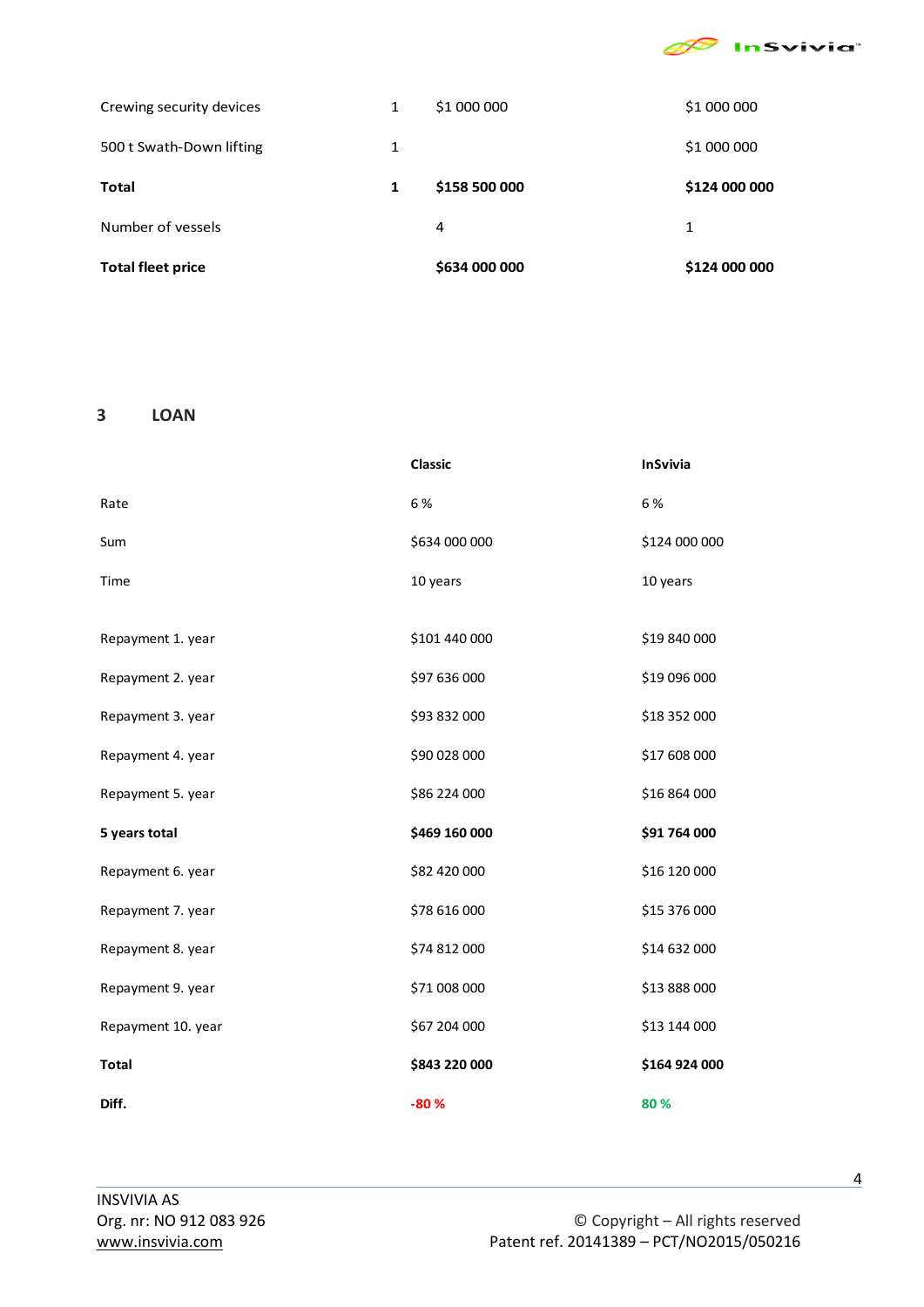

#### <span id="page-5-0"></span>**4 OPERATING**

#### **4.1 INSURANCE**

|                                                      | <b>Classic</b> | <b>InSvivia</b> |
|------------------------------------------------------|----------------|-----------------|
| Hull insurance per month                             | \$158 500      | \$124 000       |
| Liability insurance (collision, fire etc.) per month | \$100 000      | \$171 000       |
| Crewing insurance per month                          | \$50 000       | \$55 000        |
|                                                      |                |                 |
| Total per month                                      | \$308 500      | \$350 000       |
| Per year                                             | \$3 702 000    | \$4 200 000     |
| Year sum of fleet                                    | \$14 808 000   | \$4 200 000     |
|                                                      |                |                 |
| 5 years                                              | \$74 040 000   | \$21 000 000    |
| 10 years                                             | \$148 080 000  | \$42 000 000    |
| Diff.                                                | $-72%$         | 72 %            |

## <span id="page-5-1"></span>**4.2 FUEL**

|                           | <b>Classic</b>   | <b>InSvivia</b>  |
|---------------------------|------------------|------------------|
| Type                      | <b>MGO</b>       | <b>MGO</b>       |
| List price per metric/ton | \$600            | \$600            |
| Fuel consumption          | 170 g / kWh      | 170 g / kWh      |
|                           | 10,88 ton / hour | 14,21 ton / hour |
| Consumption per month     | 7 693 tons       | 8738 tons        |
|                           |                  |                  |
| Per month                 | \$4 615 800      | \$5 242 800      |
| Per year                  | \$55 389 600     | \$62 913 600     |
| Year sum of fleet         | \$221 558 400    | \$62 913 600     |
|                           |                  |                  |
| 5 years                   | \$1 107 792 000  | \$314 568 000    |
| 10 years                  | \$2 215 584 000  | \$629 136 000    |
| Diff.                     | $-72%$           | 72%              |

5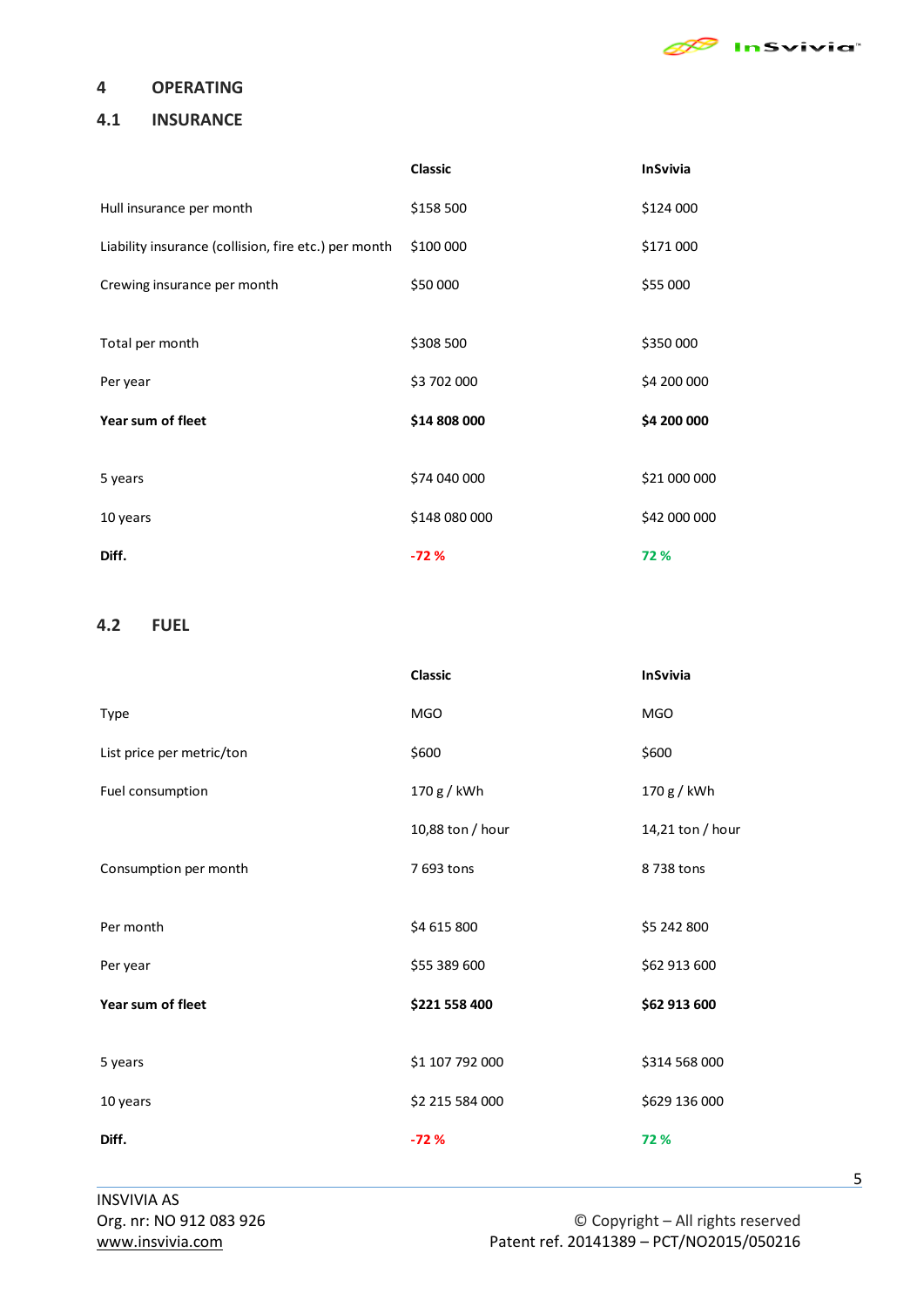

## <span id="page-6-0"></span>**4.3 CREWING**

|                                     | <b>Classic</b> | <b>InSvivia</b> |
|-------------------------------------|----------------|-----------------|
| Number of workers                   | 20             | 22              |
| Number of workers total (4-4 shift) | 40             | 44              |
| Averaged month wage                 | \$8 000        | \$8 000         |
|                                     |                |                 |
| Per month                           | \$320 000      | \$336 000       |
| Per year                            | \$3 840 000    | \$4 032 000     |
| Year sum of fleet                   | \$15 360 000   | \$4 032 000     |
|                                     |                |                 |
| 5 years                             | \$76 800 000   | \$20 160 000    |
| 10 years                            | \$153 600 000  | \$40 320 000    |
| Diff.                               | $-74%$         | 74 %            |

#### <span id="page-6-1"></span>**4.4 MAINTENANCE**

|                                               | <b>Classic</b> | <b>InSvivia</b> |
|-----------------------------------------------|----------------|-----------------|
| Basic maintenance per month                   | \$200 000      | \$200 000       |
| Maintenance of engines/propulsion system      | \$100 000      | \$100 000       |
| Additional maintenance of bearings/air system |                | \$300 000       |
|                                               |                |                 |
| Total per month                               | \$300 000      | \$600 000       |
| Per year                                      | \$3 600 000    | \$7 200 000     |
| Year sum of fleet                             | \$14 400 000   | \$7 200 000     |
|                                               |                |                 |
| 5 years                                       | \$72 000 000   | \$36 000 000    |
| 10 years                                      | \$144 000 000  | \$72 000 000    |
| Diff.                                         | $-50%$         | 50 %            |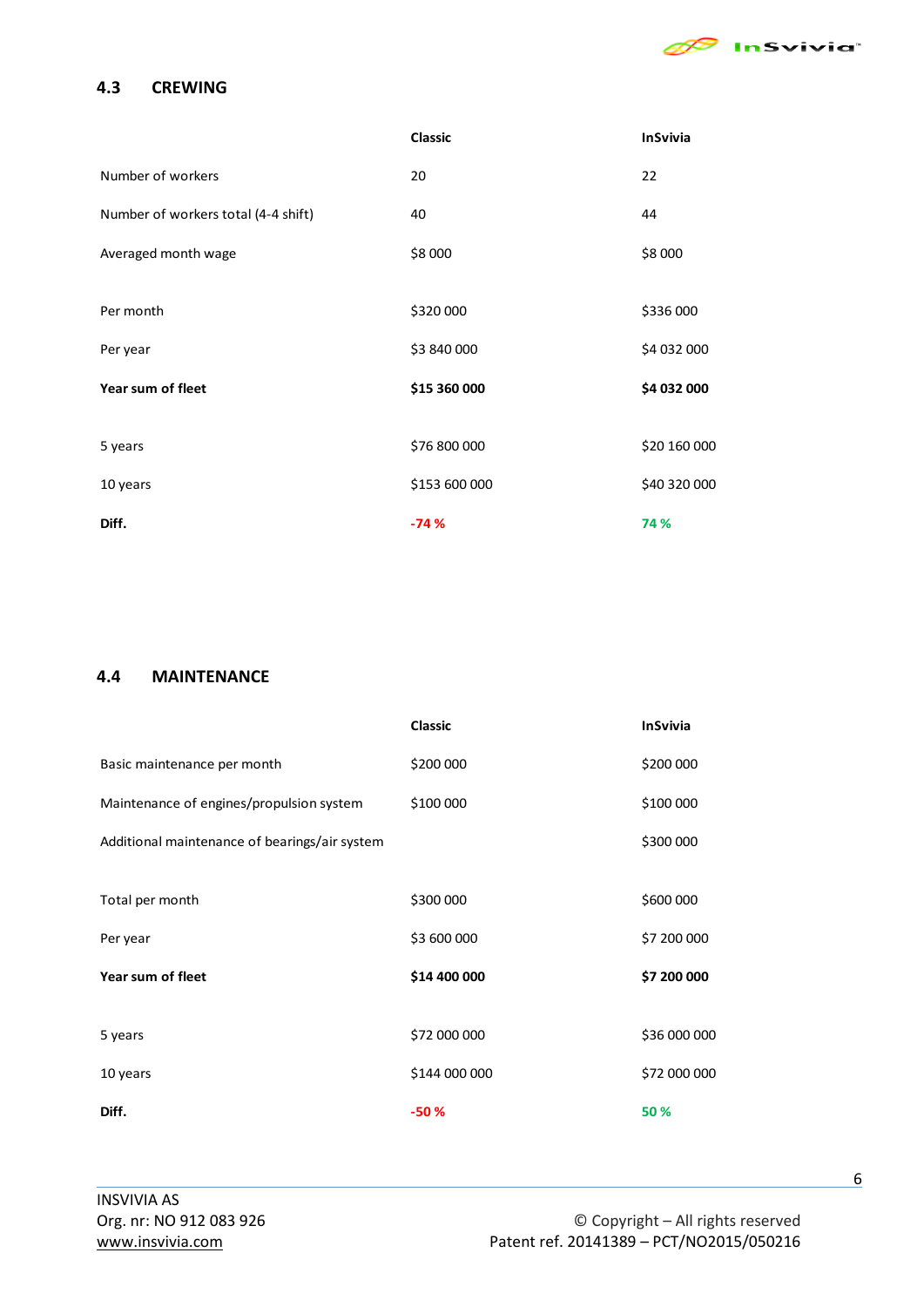

# <span id="page-7-0"></span>**4.5 TOTAL**

|                        | <b>Classic</b>  | <b>InSvivia</b> |
|------------------------|-----------------|-----------------|
| 5 years                |                 |                 |
| Fuel                   | \$1 107 792 000 | \$314 568 000   |
| Crewing                | \$76 800 000    | \$20 160 000    |
| Maintenance            | \$72 000 000    | \$36 000 000    |
| Insurance              | \$74 040 000    | \$21 000 000    |
| <b>Total operating</b> | \$1 330 632 000 | \$391 728 000   |
| Diff.                  | $-71%$          | 71%             |
| <b>Savings</b>         | \$0             | \$938 904 000   |
|                        |                 |                 |
|                        |                 |                 |
| 10 years               |                 |                 |
| Fuel                   | \$2 215 584 000 | \$629 136 000   |

| ruei                   | <b>POG FOC CTZ 75</b> | <b>DOO OCT EZOC</b> |
|------------------------|-----------------------|---------------------|
| Crewing                | \$153 600 000         | \$40 320 000        |
| Maintenance            | \$144 000 000         | \$72 000 000        |
| Insurance              | \$148 080 000         | \$42 000 000        |
| <b>Total operating</b> | \$2 661 264 000       | \$783 456 000       |
| Diff.                  | $-71%$                | 71%                 |
| <b>Savings</b>         | \$0                   | \$1 877 808 000     |
|                        |                       |                     |
|                        |                       |                     |
| Savings per month      | \$0                   | \$15 648 400        |
| Savings per year       | \$0                   | \$187 780 800       |

7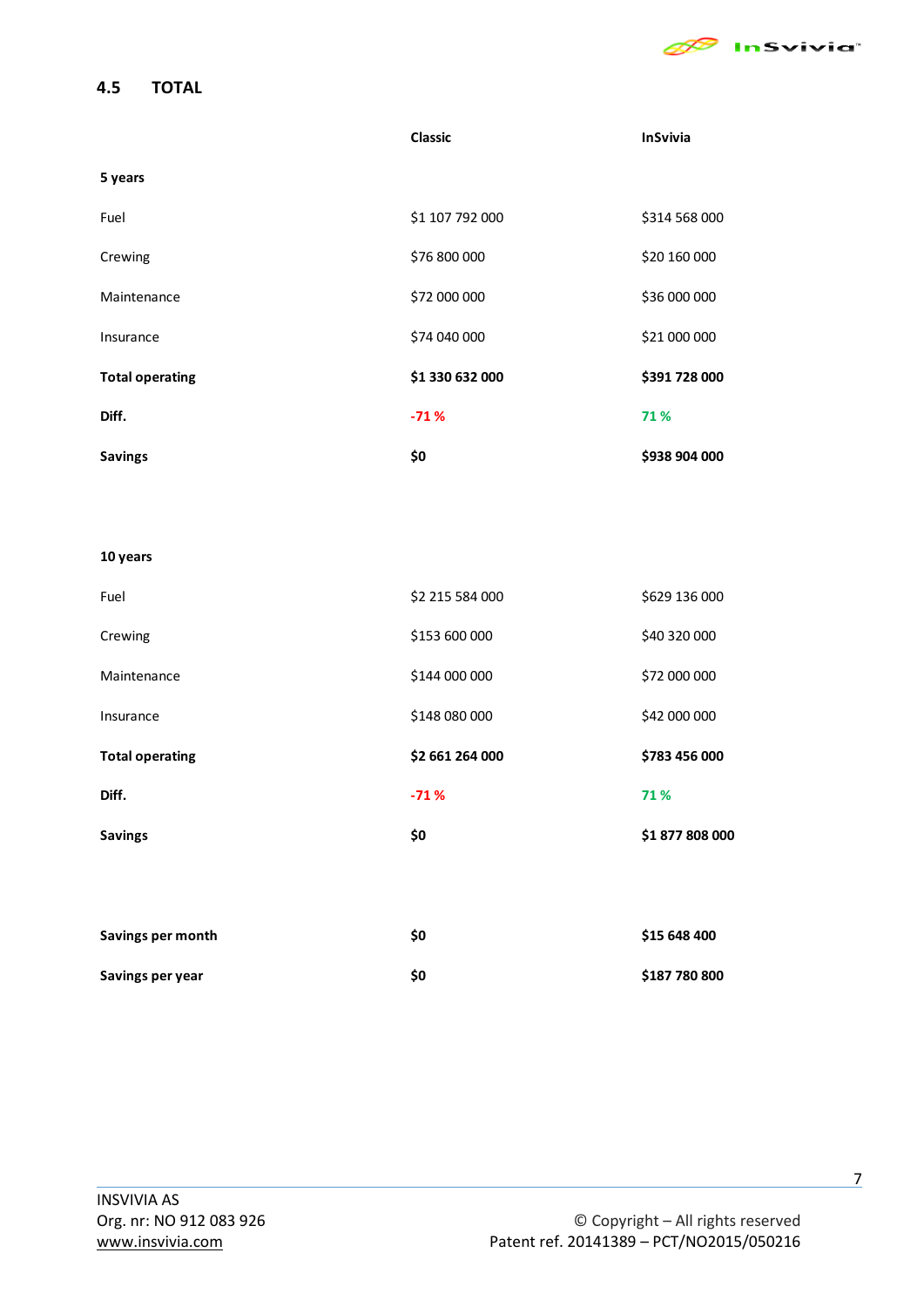

## <span id="page-8-0"></span>**5 LEASING**

|                      | <b>Classic</b>  | <b>InSvivia</b> |
|----------------------|-----------------|-----------------|
| Per month            |                 |                 |
| TEU-amount           | 100 %           | 400 %           |
| Savings per month    | \$0             | \$15 648 400    |
| Market leasing price | \$10 000 000    | \$55 648 400    |
| Market value diff.   | 100 %           | 556 %           |
| Our leasing price    |                 | \$35 000 000    |
| Savings              | \$0             | \$20 648 400    |
|                      |                 |                 |
| Leasing per year     | \$120 000 000   | \$420 000 000   |
| Savings per year     | \$0             | \$206 484 000   |
|                      |                 |                 |
| 5 years              | \$600 000 000   | \$2 100 000 000 |
| Savings of 5 years   | \$0             | \$1 032 420 000 |
| 10 years             | \$1 200 000 000 | \$4 200 000 000 |
| Savings of 10 years  | \$0             | \$2 064 840 000 |